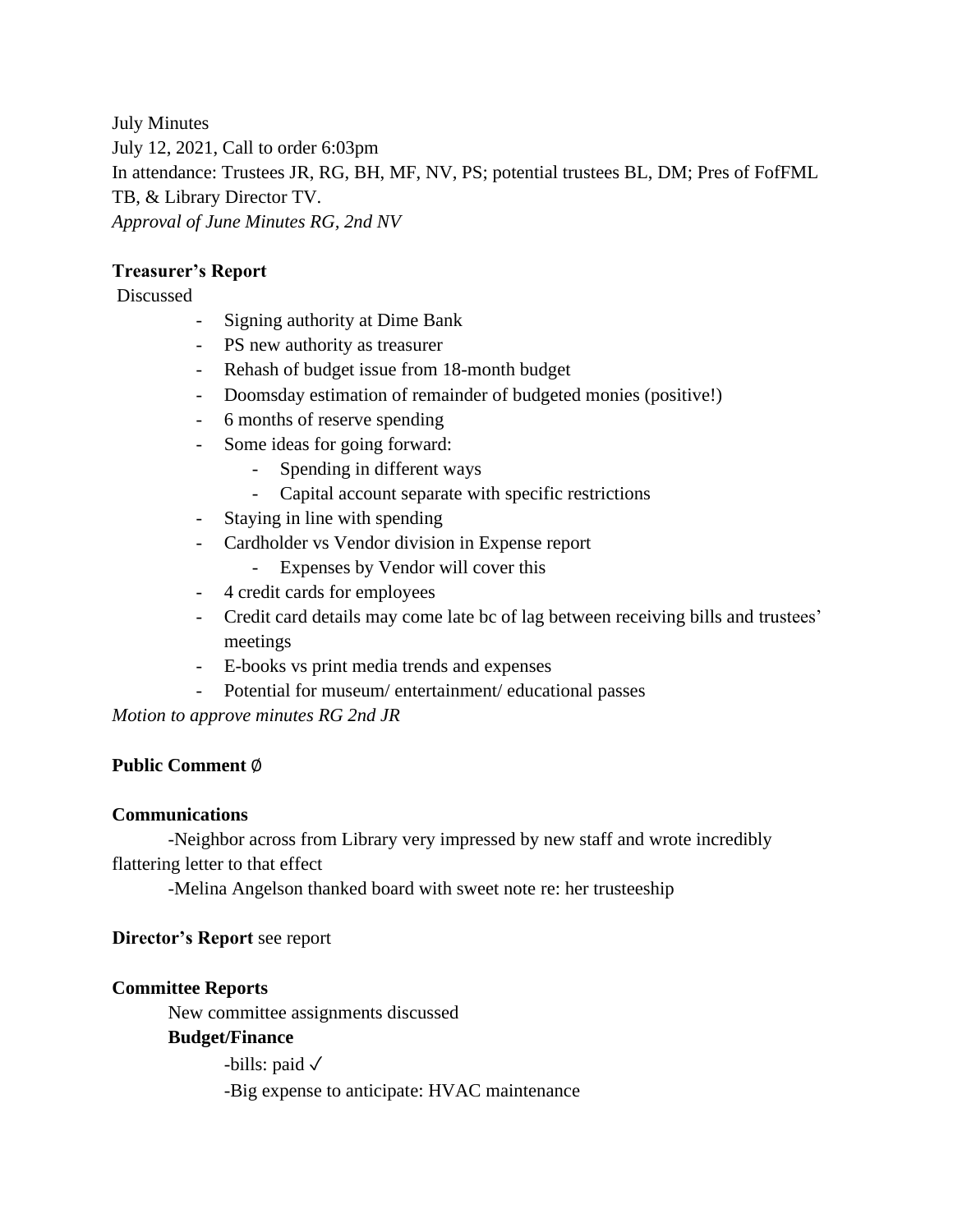-new budget will be worked out Jan/Feb

#### **Building**

-very busy!

-walk-around with committee with engineer's report to be put off to off-season, inside and outside building

#### **Grounds/ Garden**

-Oswaldo OWES an estimate (not forthcoming)

-ivy growth one issue

-Tent discussed

#### **Policy**

-Voted to approve change of pension plan policy language

*Moved by NV 2nd RG unanimous*

*-*New circulation policy discussed

-Once policy is adopted, TV can have authority to mete sanctions as needed, ie fines, damages leveed, potential penalty to cardholder

-discussion of staff censorship

-all agreed policy language needs work to be tightened and in-line with other institutions -tabled to next meeting

## **Personnel**

-discussion to take place in executive session

#### **Nominating**

-Bylaws changed to extend board by one member; now 8 ppl board, 4 Greenport, 4 Oysterponds *moved by JR 2nd NV unanimous vote*

-discussion followed about tie-votes bc of even # of board members; in which case discussion will continue to consensus, unless it becomes a frequent issue, then we will revisit and voter record will be kept

#### **Committee Appointments**

RG→personnel BH→personnel, building, budget JR→building NV→gardens PS→budget DM→garden  $MF \rightarrow$ policy  $BL \rightarrow$ policy [maybe budget]

**Old Business** No discussion **New Business**